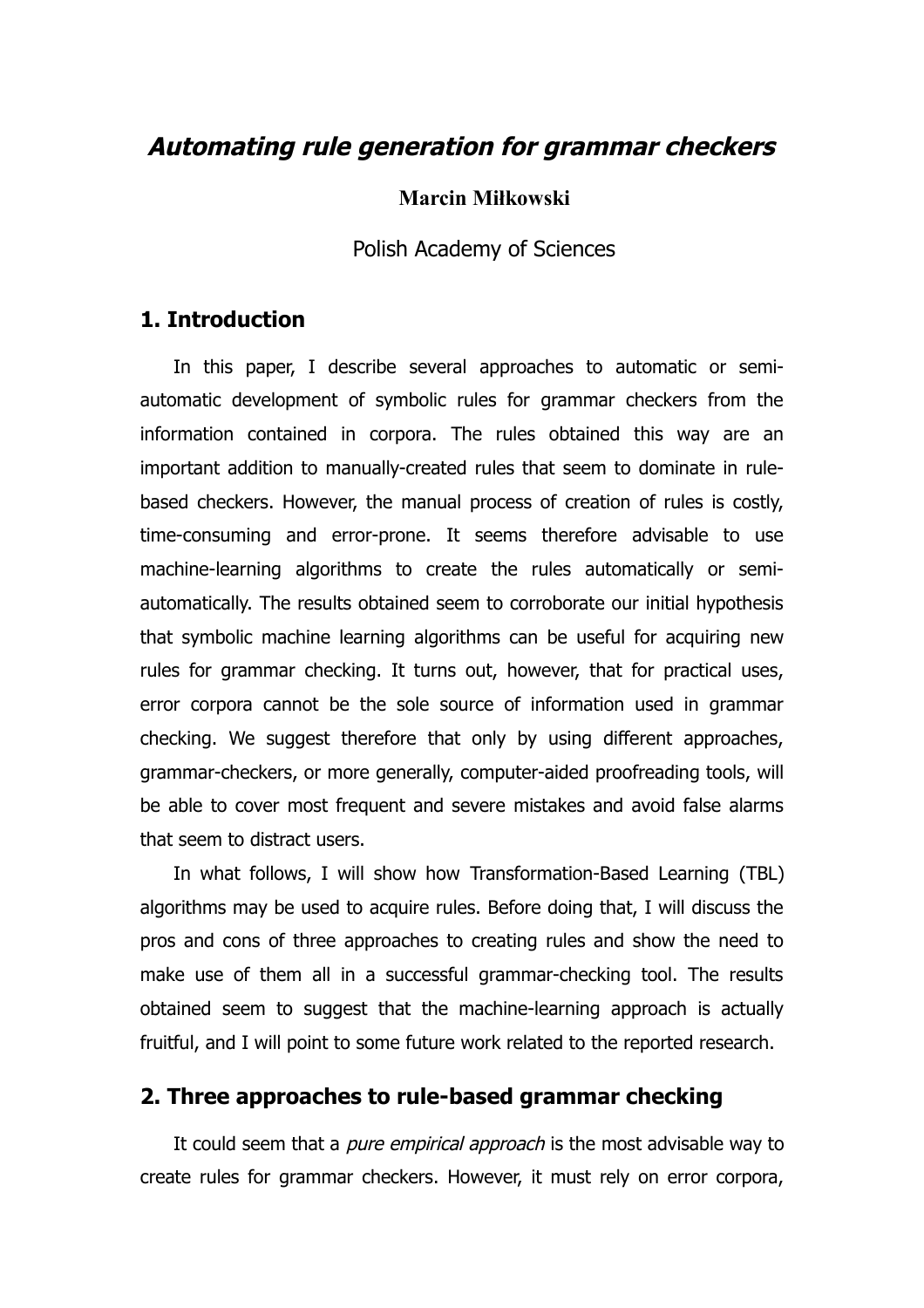and these are hard to find and costly. Although it is possible to automatically bootstrap the development of such corpora (see Miłkowski 2008), they are still not sufficient to cover all variety of important errors in the language on the proper level of generality. Direct use of smaller error corpora does not seem to lead to useful results (see below), and they must be accompanied with a "clean" corpus that contains no or only minor errors. The rules acquired this way, however, can be a useful addition to the existing base of rules.

Pure a priori approach as based on existing normative prescriptions, such as usage dictionaries, style guides, grammar textbooks etc. offers two significant advantages over the pure empirical approach. First, the justification of the rules seems to be more reliable. It is the job of lexicographers to check if the advice offered is accurate and authoritative, and the authors of grammar-checkers can simply rely on it. Moreover, if the grammar checker is to impose style guidelines, then it is doubtful that any empirical corpus would embody them beforehand. For example, if the style guide requires that dates be written only in a recommended format, it is easier to define the standard format and use the corpus only to find out what deviations seems to occur most frequently. This is why for some uses, the a priori approach cannot be replaced with pure empirical one.

For larger-scale projects, however, pure a priori approach has some disadvantages: it lags behind linguistic development, as dictionaries tend to be outdated (especially the printed ones). In other words, some errors listed in the dictionaries may no longer exist in the language, and some existing errors may be missing from the dictionary. Both factors can negatively affect the recall of grammar-checking rules. For example, Polish dictionaries of usage usually advise against using cliches of Soviet propaganda, including especially bureaucratic borrowings from Russian. It turns out that those cliches are almost extinct nowadays; it makes therefore little sense to develop rules detecting them as contemporary speakers are not likely to use the cliches anyway. At the same time, with the wide adoption of computers for word processing, spell-checkers seem to introduce specific kinds of errors into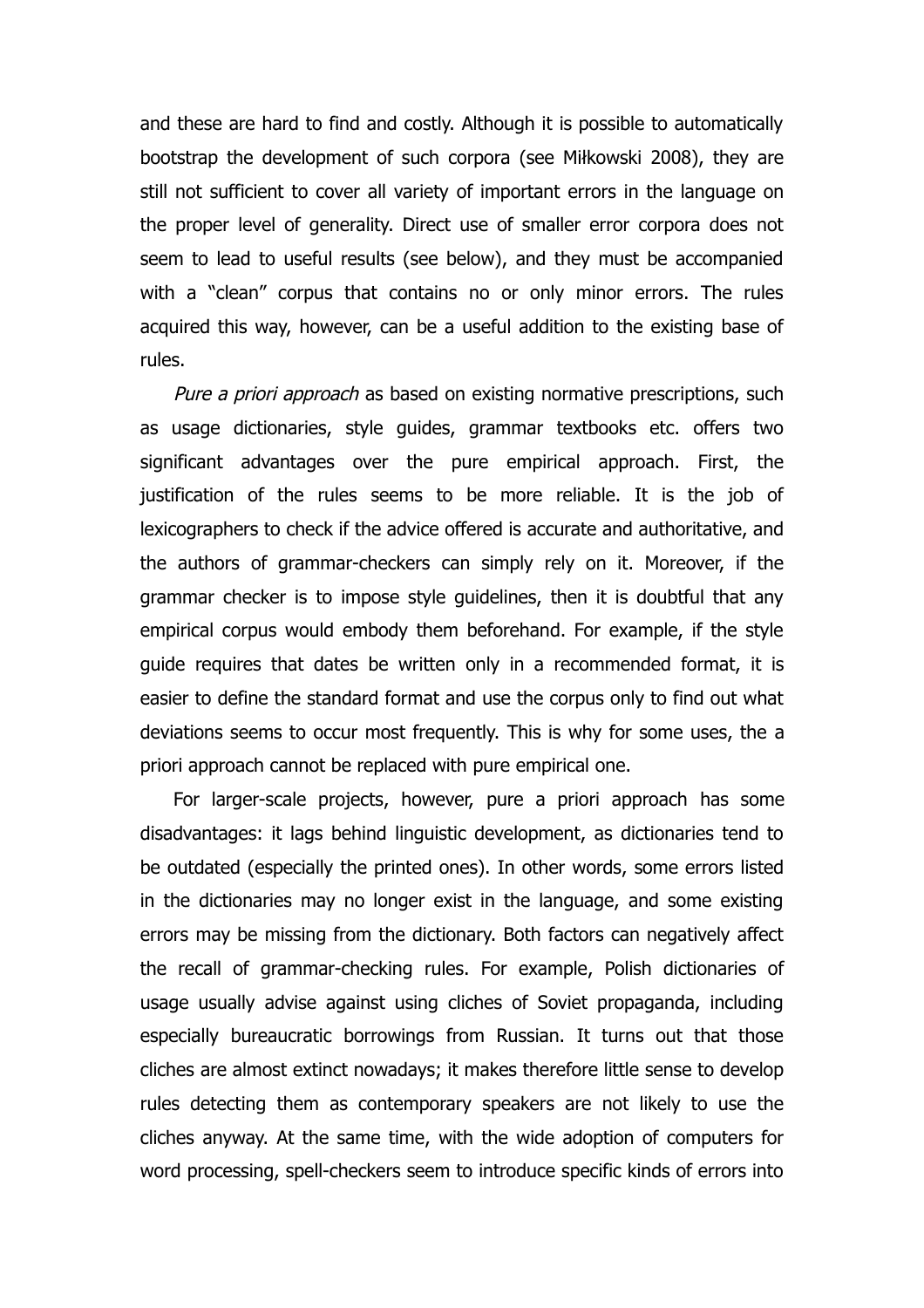the text. One of the basic functions in spell-checkers is detecting run-on words but when implemented carelessly, it seems to introduce errors in Polish neologisms (for example, the word "technohumanizm", which is a correct productive neologism, missing in spelling dictionaries, could be automatically corrected to "techno humanizm", which is incorrect but composed of two correct dictionary words). This kind of errors is however completely missing from usage dictionaries and similar resources, so by relying completely on them, we would fail to detect it.

There is also another factor that makes a priori approach hard in practical applications. Culturally-transmitted normative prescriptions for linguistic behavior are vague and tend to lack contextual information needed to disambiguate between correct cases and incorrect ones, even if some examples are given. This is true of usage dictionaries, spelling dictionaries, and grammar textbooks. Moreover, as some prescriptions are on the semantic level, which is not fully reducible to the surface level on which most grammar checkers operate, they need to be (sometimes painfully) adjusted to the Procrustean bed of what is expressible on the surface level. As a result, even authors with a background in linguistics need process a corpus with the newly created rules to make sure that they are not resulting in a very high number of false alarms. Yet, as our research shows, the false alarms can also result from automatic acquisition of rules (which is shown by precision levels of 30%), so the step of processing corpora with the rules and refining them seems unavoidable. $<sup>1</sup>$  $<sup>1</sup>$  $<sup>1</sup>$ </sup>

Lastly, minority languages can lack authoritative sources altogether, so in some cases such resources cannot be reused at all. As one of the goals of our research project was to alleviate the process of adding new rules to an opensource proofreading tool, LanguageTool (for a general description, see Naber 2003), and we wanted to include minority languages among the ones supported, using reliable dictionaries could not be a requirement.

<span id="page-2-0"></span><sup>1</sup> However, some automatically-acquired rules can be discarded automatically if they seem to result in a very high number of matches in a substantial corpus that is considered to be relatively free of errors.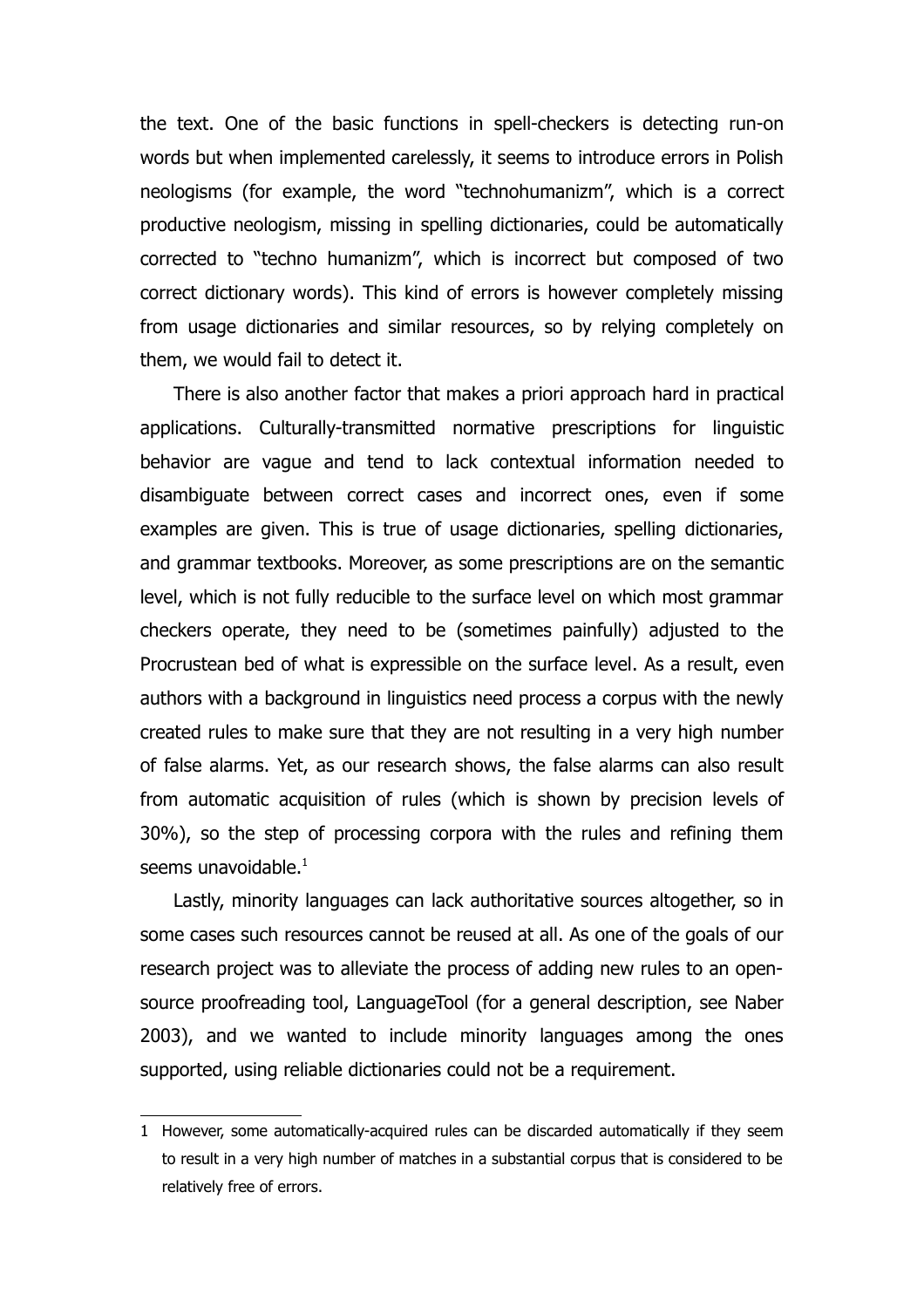It is possible to use the information from both worlds: machine learning algorithms with some existing language resources, such as authoritative usage guides. Although the quality of some automatically-developed rules may be lower in terms of their precision, we may restrict ourselves to the best ones and refine others manually. The mixed approach uses therefore both corpora to create rules using real-world data and some prescriptions that lead the process of acquisition of rules.

#### **3. Machine learning of rules**

One of the machine-learning techniques that was used successfully in the mixed approach is, as we already mentioned, Transformation-Based Learning (see Mangu & Brill 1997) but it can also be used in the pure empirical approach, as shown in the section 5. TBL is of course just one of the available machine-learning algorithms that may acquire rules. It is also quite straightforward to use statistical machine translation (SMT), which is already applied in automatic post-editing (Simard et al. 2007) and could also be quite easily adopted to add missing words in the text (like determiners or missing parts of common phrases). It might be used for ESL grammar checking (Gamon et al. 2008). Here, I will focus on TBL, as it creates rules that can be easily translated into LanguageTool symbolic notation (constructs admissible in TBL rules are a subset of what is expressible in LT notation). One of the interesting properties of TBL is that the training corpus can be relatively small to achieve good results, contrary to most SMT-based methods that are dataintensive.

TBL is most well-known for its application in the Brill tagger (Brill 1995), however, it may be used in a wide variety of NLP tasks that involve classification. The algorithm starts with an initial classification, and tries to find transformations from initial classes to the correct ones. In the case of part-of-speech (POS) tagging, it transforms most frequent POS tags, which were applied first, into correct ones, which are taken from a manuallyannotated corpus. To constrain the search space of possible transformations, the TBL algorithm uses a finite list of admissible transformation templates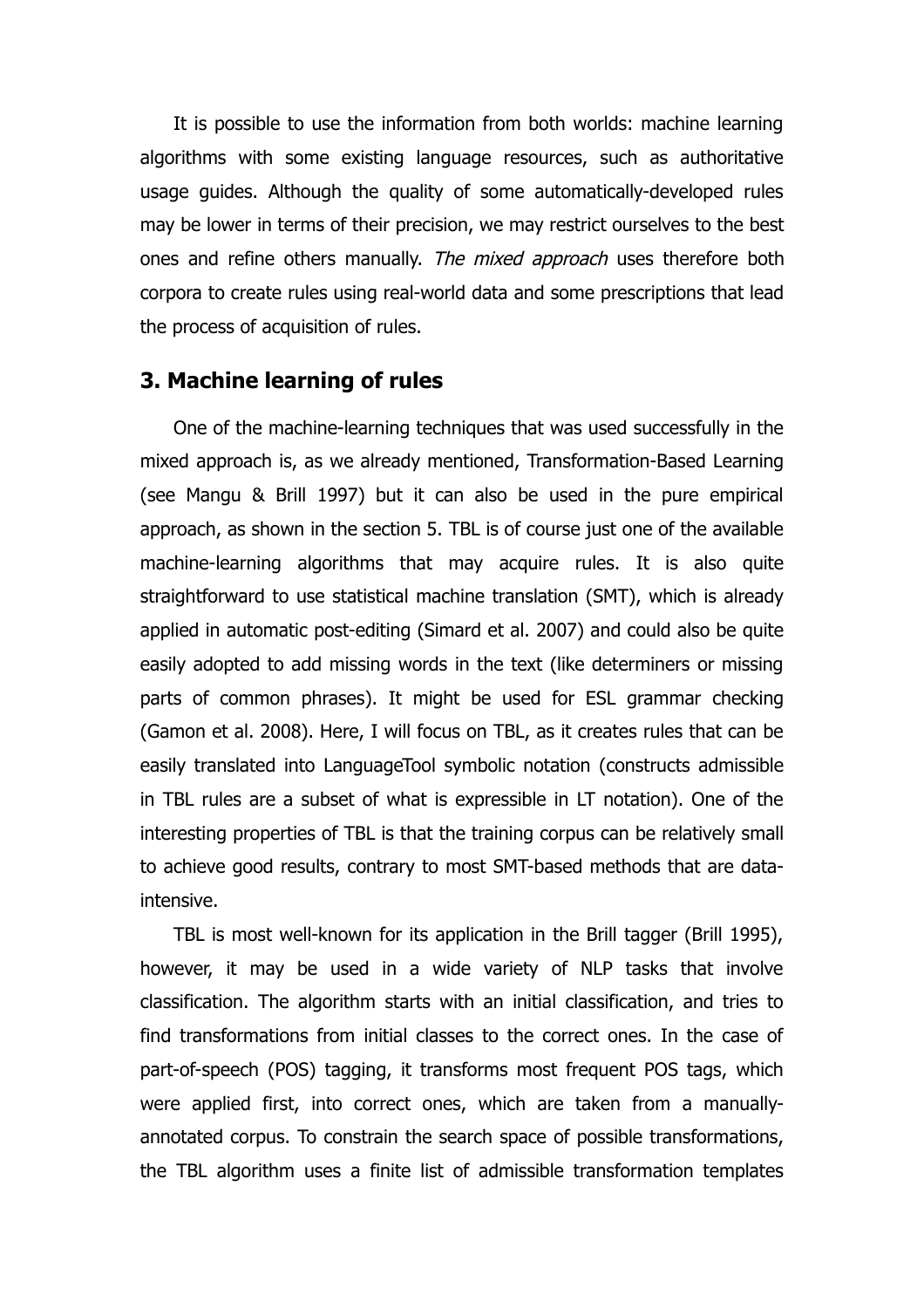that usually include features (POS tags, surface tokens, lemmas) that precede the feature under consideration or follow it.

The application of TBL to the error-detection task is straightforward: we need to find the transformation from incorrect tokens into the correct ones. Brill used TBL to find commonly confused words in English, by simply substituting POS tags in the POS tagging task with confused words. $2$  The confused words create (at least two-element) confusion sets such as {than, then $\}$ , {its, it's}, {there, their}, {advice, advise}. For any member of the confusion set, the original word was replaced with other(s) in a clean corpus, and the original word was moved into the place of the correct feature. In a familiar column format of Brill tagger, this could look like this (assuming that POS tags were used in the clean corpus): $3$ 

#### NN advice advise

Next, the standard learning procedure is run. It results in a ranked list of transformation rules. The original paper of Mangu and Brill used a dictionarybased word list, but TBL can be used with confusion sets created in a different way, using additional corpora or without them.

For example, one could use artificially created errors in a clean corpus (Sjöberg & Knuttson 2005). Such approach has been taken in transformationbased learning for punctuation correction in Danish (Hardt 2001). Note that artificial errors should not be just randomly created; otherwise, the rules created will have no recall on normal text, as nobody will actually make mistakes detected by those rules (as Miłkowski 2008 observes, this was the case of automatically created autocorrection rules for early versions of Polish OpenOffice.org). So, the search space of possible errors should correspond to the space of frequent errors typical of the data-entry method used (OCR, standard keyboard, mobile phone on-screen keyboard...). For example, if the error corpus is to contain frequent typos and the grammar checker will

<span id="page-4-0"></span><sup>2</sup> The list of words was simply excerpted from a dictionary (Flexner 1983).

<span id="page-4-1"></span><sup>3</sup> Note that the POS tag used is the one that corresponds to the confused word.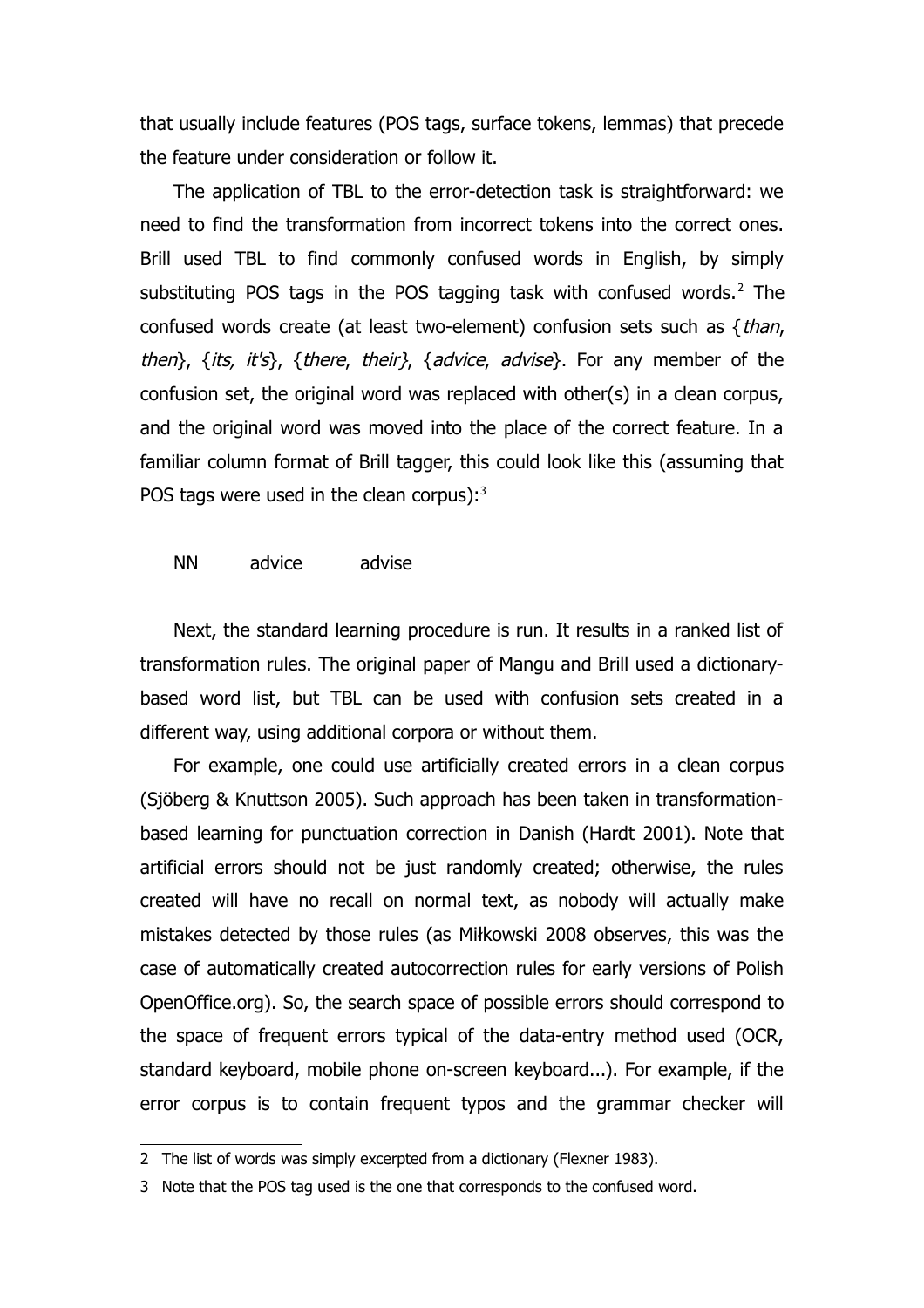operate in a word processor, then the errors should be selected based on distances between letters in the most popular keyboard layout (c replaced with  $\nu$  more frequently than with  $\rho$  in the case of QWERTY keyboards). If the proofreading tool is to be used in a digitalization project on OCRed text, the typos should be selected based on graphical character similarity in typical typefaces (*l* replaced with 1 more frequently than with  $k$ ). Yet, in all those cases the simulated errors are only mechanical rather than cognitive mistakes that result from insufficient linguistic competence. It is much harder to artificially simulate errors involving confused nouns, non-standard versions of idioms, or false-friends in a translated text without any additional language resources.

An obvious source of confusion set is an error corpus. Approaches based on reusing error corpora were often discarded as non-realistic, as creating such corpora is costly. Yet, there are ways to automate building such corpora by observing the frequency of user revisions to the text (Miłkowski 2008). Frequent minor edits tend to be related to linguistic mistakes and textual conventions. They have been used to learn transformation rules that automatically correct machine-translated text and improve its quality (Elming 2008).

It can be noted that for some purposes, automating rules for sticking to a linguistic convention may be desired. So, for example, if Wikipedia editors usually correct some non-adherence to the Wikipedia typographical standards, they could use a proofreading tool to scan the texts for non-compliance with those standards. However, in a general proofreading tool those conventional edits should be filtered out; either by averaging on many different revision histories from various sources (which is not yet realistic), or by manually filtering out such frequent revisions.

#### **4. Approaches to learning from the error corpus**

It might seem that one could simply use the corpus of errors (or revisions) directly. But rules created from a corpus tend to have high recall with low precision: there are simply not enough examples for members of the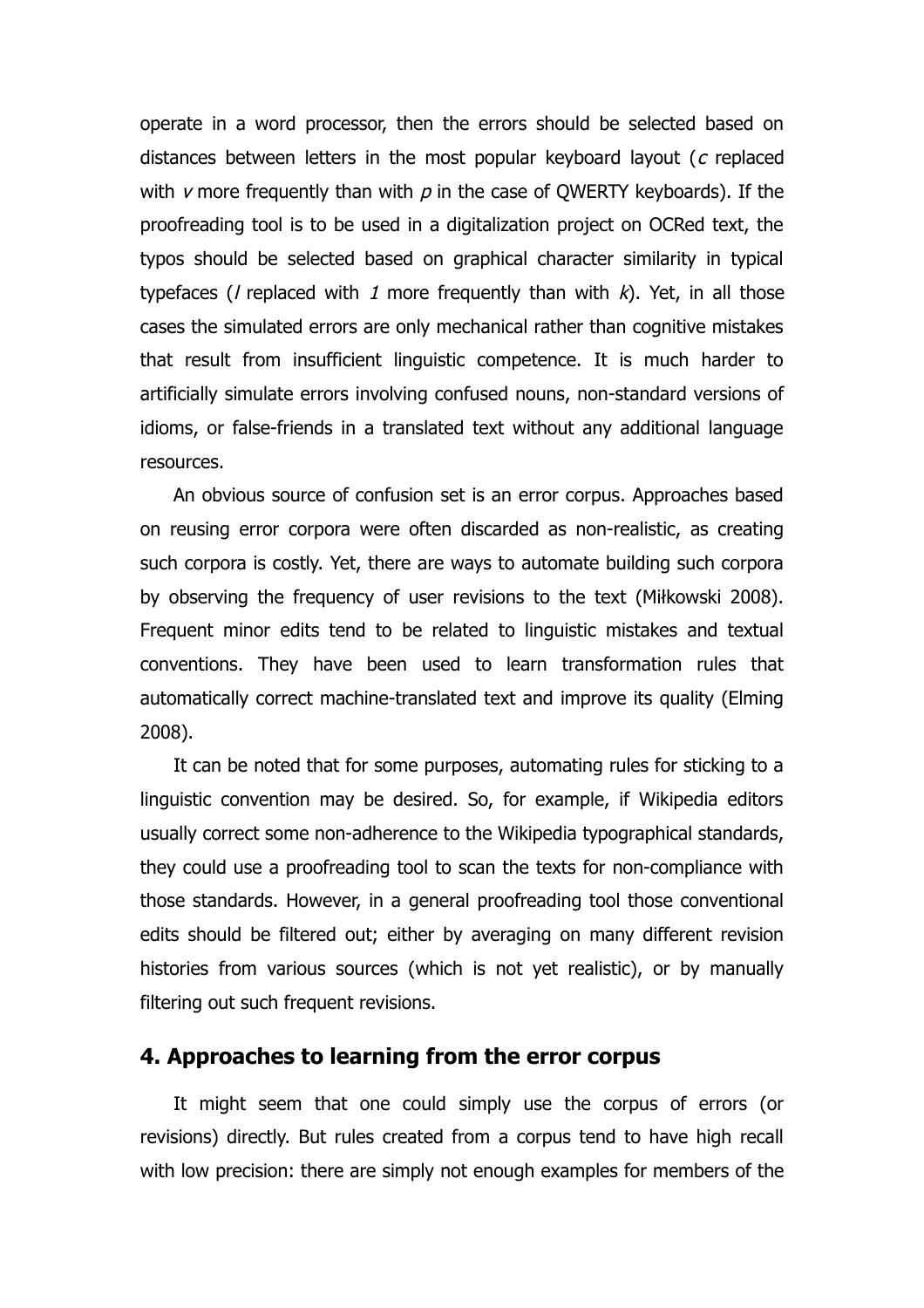same confusion set to discriminate the cases during learning. Here are the highest-ranked rules created by fnTBL toolkit (Ngai & Florian 2001) on a Holbrook corpus used directly (Holbrook 196[4](#page-6-0)):<sup>4</sup>

```
GOOD:21 BAD:0 SCORE:21 RULE: pos_0=Jame word_0=Jame =>
pos=James
GOOD:20 BAD:0 SCORE:20 RULE: pos_0=dont word_0=dont =>
pos=don't
GOOD:10 BAD:0 SCORE:10 RULE: pos_0=two pos_1=the
word 0=two word 1=the => pos=to
GOOD:10 BAD:0 SCORE:10 RULE: pos_0=yow word_0=yow =>
pos=you
GOOD:10 BAD:0 SCORE:10 RULE: pos 0=thats word 0=thats =>
pos=that's
GOOD:10 BAD:0 SCORE:10 RULE: pos_0=oclock word_0=oclock
=> pos=o'clock
```
As is easily seen, some of these rules are hardly useful in a normal context. All occurrences of "Jame" are unconditionally transformed into "James" (there are more examples like that, for example "cave" being replaced with "gave"). Moreover, it turns out that the third rule is based on a mistaken tagging $5$  in the original corpus (the ERR *tag* contains the suggested correction as the contents of *targ* attribute):

15 NOVEMBER 1960 The Redex Jack O'Malley: Boss George Green 2 Head John Young 2 head went <ERR targ=**two**> to </ERR> the <ERR targ=pictures> pictyres </ERR> and hit the <ERR targ=manager> maneger </ERR> and he went down the <ERR targ=stairs> stars </ERR> and hit a <ERR targ=woman> women </ERR> and <ERR targ=she> he </ERR> fainted We home.

<span id="page-6-0"></span><sup>4</sup> I left the original names of features from the Brill tagger to stress the connection between both tasks.

<span id="page-6-1"></span><sup>5</sup> During writing of this paper, the error has been fixed in the edition of Holbrook corpus maintained in computer-readable form by Roger Miton.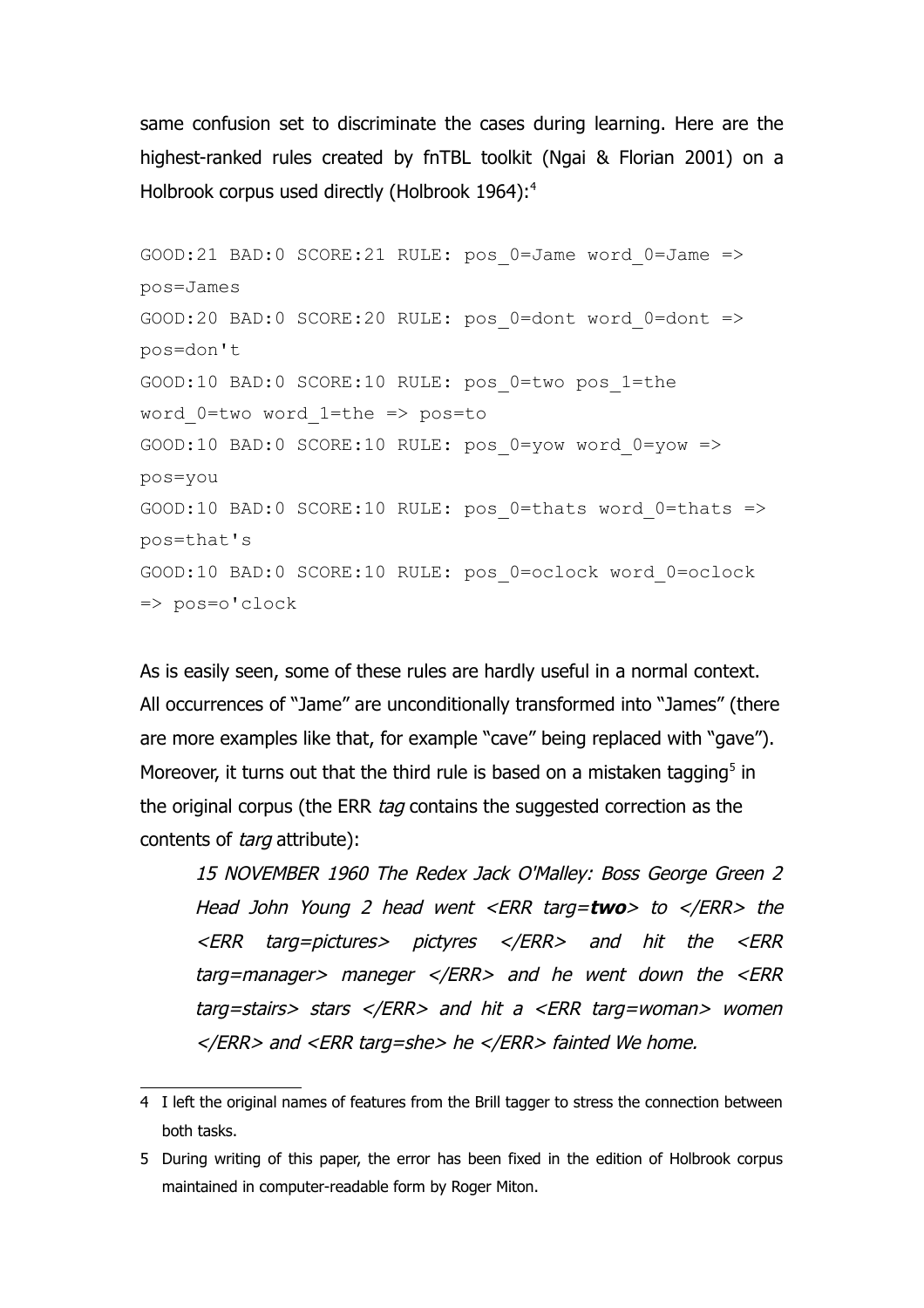This shows that error corpora, which tend to be small, do not offer a sufficient number of examples of features to be learned. Moreover, a slight error in tagging can lead to surprisingly bad results. This is again a question of scale, as in a huge error corpus, a single tagging error could become irrelevant.

However, there is a way to use small corpora as seeds to create artificial errors in a large clean corpus. In other words, we need to extract only confusion sets  $({wo, to}, {poctures, pictures}).$  from the error corpus, possibly filter non-dictionary words as they are already flagged by standard spelling checkers, and apply confusion sets to the clean corpus. A bigger corpus will have more examples, and that results with higher precision. Let us look at the result of learning now:

GOOD:4845 BAD:0 SCORE:4845 RULE: pos  $0=$ end word: $[-3,-1]=$ , => pos=and GOOD:1443 BAD:0 SCORE:1443 RULE: pos\_0=end word:[1,3]=PRP => pos=and GOOD:839 BAD:0 SCORE:839 RULE: pos 0=end pos: $[1,3]=.$  => pos=and GOOD:681 BAD:0 SCORE:681 RULE: pos\_0=end word:[1,3]=DT => pos=and GOOD:408 BAD:0 SCORE:408 RULE: pos\_0=end word:[-3,-1]=DT  $\Rightarrow$  pos=and GOOD:354 BAD:0 SCORE:354 RULE: pos 0=end word: $[1,3]=,$  => pos=and

The rules concerning the confusion of "end" and "and" make now much more sense: "end" most of the time requires a determiner, so it is quite improbable that it will occur straight after a comma or before a determiner. The rule that suggests that "end" is incorrect before a dot (third one) might be however incorrect and result from a too small learning sample. The Table 1 contrasts results achieved using the (1) naïve learning method and (2) introducing extracted confusion sets to a clean corpus (*mixed learning* for short). The resulting rules were applied to the Brown corpus (Francis & Kucera 1964).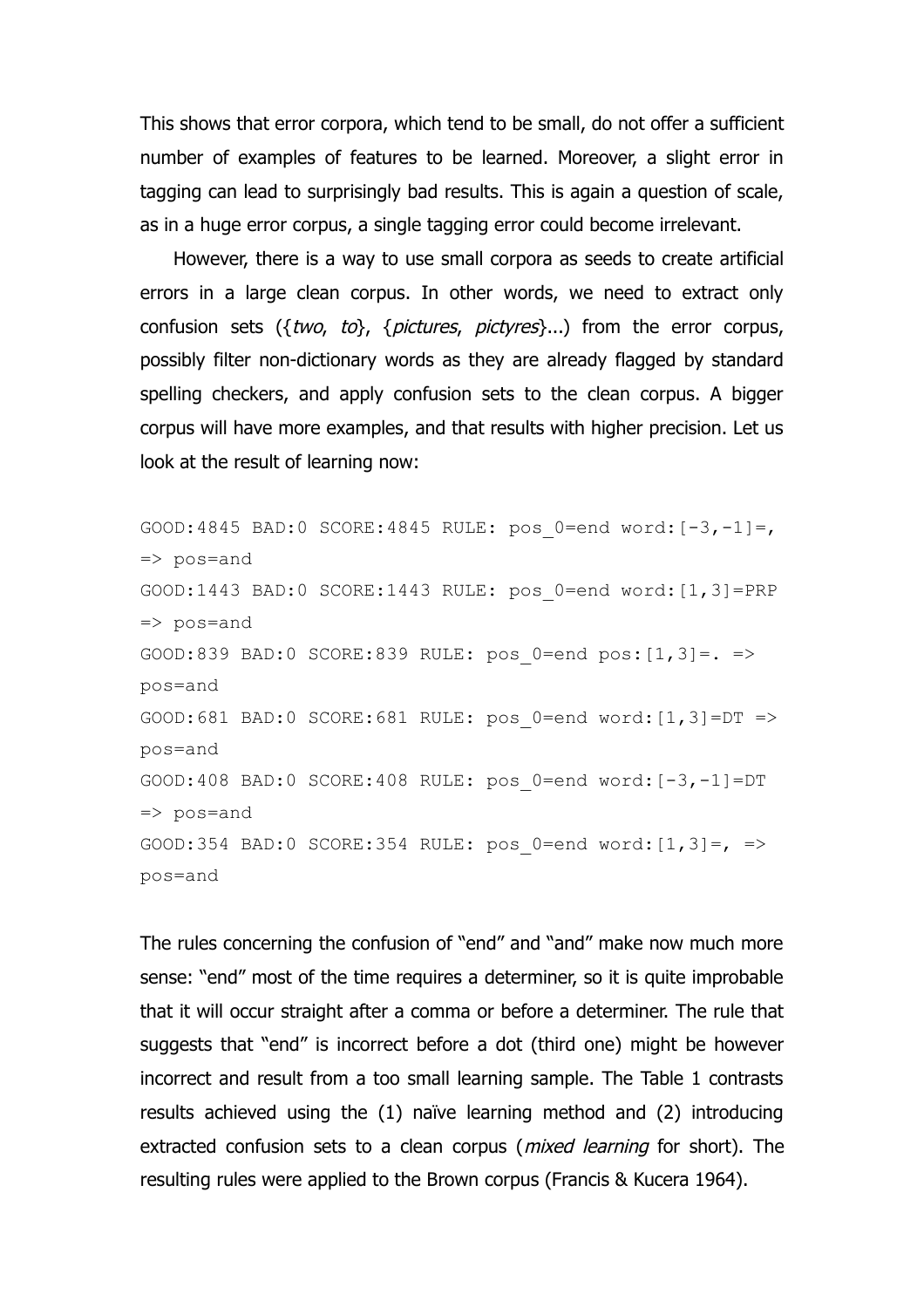| <b>Corpus</b> | <b>Measure</b> | <b>Naïve</b> | <b>Mixed</b> |
|---------------|----------------|--------------|--------------|
| type          |                | learning     | learning     |
| Training      | Recall         | 20.34%       | 99.43%       |
| corpus        | Precision      | 95.11%       | 99.97%       |
| <b>Brown</b>  | <b>Recall</b>  | $0.00\%$     | 100.00%      |
| corpus        | Precision      | $0.00\%$     | 38.00%       |

The results obtained suggest that rules created directly from Holbrook corpus by naively using it for learning have no practical value for any data sets that were not included in the training. In other words, using the naïve approach, especially with a small error corpus, makes no sense; only the mixed approach offers some interesting results but precision is also relatively low. It means that only some rules could be usefully used for grammar checking.

Yet, Holbrook corpus seems to be too tiny for almost any machine learning task. This is why we evaluated the strategies on a much larger error corpus, i.e., the one we previously created from the whole Polish Wikipedia revision history (Miłkowski 2008). As a baseline, we used the Frequency Dictionary of Polish corpus, which is comparable to Brown (Kurcz et. al 1974- 1977). The results are:

| <b>Corpus</b>   | <b>Measure</b> | <b>Naïve</b> | <b>Mixed</b> |
|-----------------|----------------|--------------|--------------|
| type            |                | learning     | learning     |
| <b>Training</b> | Recall         | 33.60%       | 99.99%       |
| corpus          | Precision      | 80.14%       | 100.00%      |
| Frequency       | Recall         | 100.00%      | 100.00%      |
| Dictionary      | Precision      | 0.34%        | 34.65%       |
| Corpus          |                |              |              |

As can be seen, much bigger a training corpus does not seem to change the situation: the naïve approach has very low precision, and detects almost any occurrence of a confused word as an error (hence, 100% recall). As before,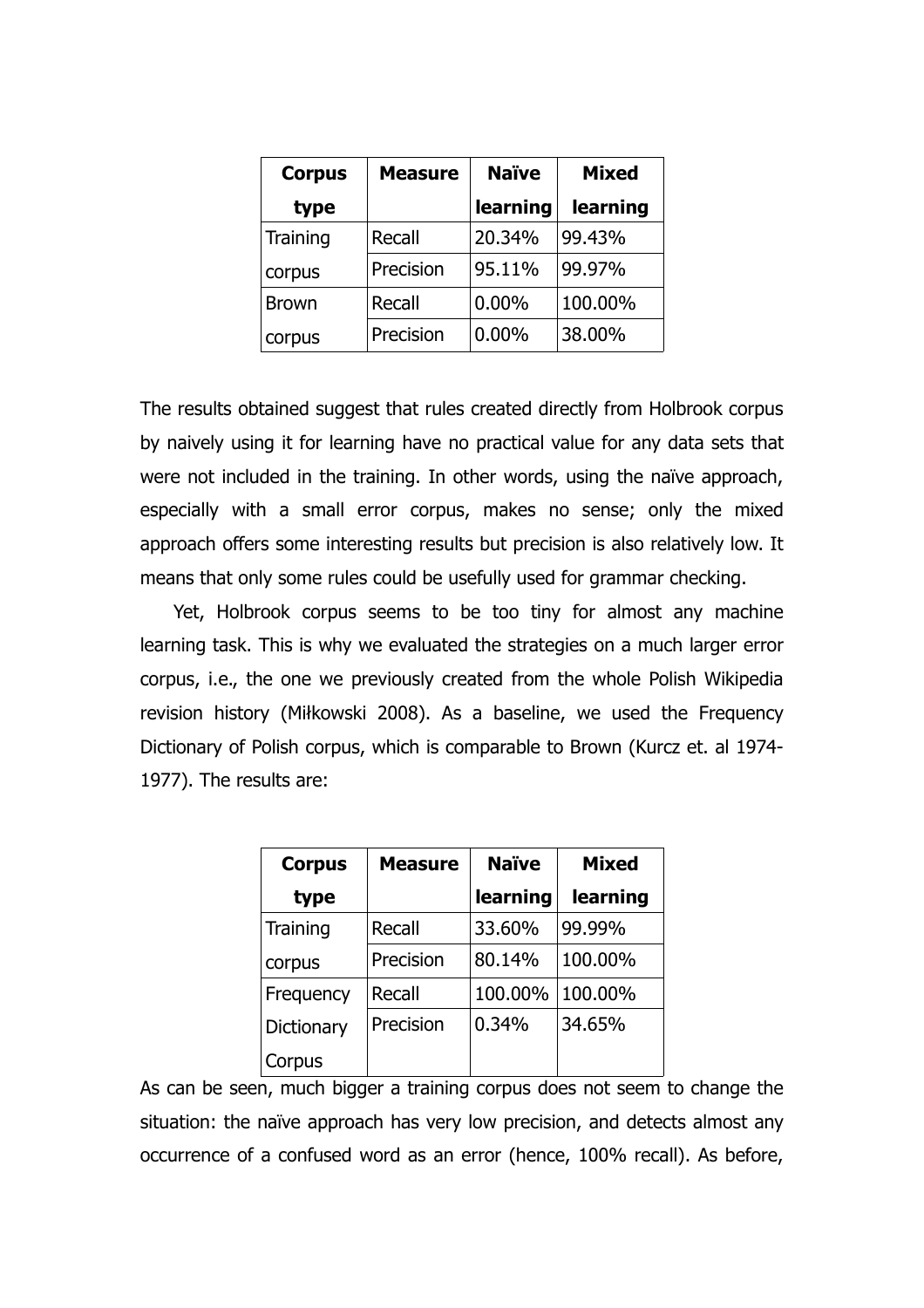the mixed approach enhances precision significantly but the rules still need human evaluation.<sup>[6](#page-9-0)</sup>

One more thing deserves a mention. The original idea of applying TBL to detect errors focused only on confused words. It is also possible to create rules to detect missing words; the transformation words would simply substitute a missing word for the artificial token "NULL". We tested the idea by removing the word "się", which is required by some reflexive verbs in Polish; the resulting rules cite almost only reflexive verbs. In the case of words that were written separately but sometimes need to be spelled together ("no body" vs. "nobody" in English), the confusion set can simply contain an artificial word "no-body", so that mapping between subsequent features is retained. As long as the error form can be brought into a form of transforming a single feature into a target one (incorrect word into a correct word), TBL can be used. For more complex structural transformations, it could become less viable.

## **5. Adapting the rules to LanguageTool and future work**

TBL rules, as noted, can be easily translated into the notation of declarative symbolic rules used in LanguageTool (the exact description of the notation is outside the scope of this paper). Rules are specified in XML files as patterns of tokens; tokens can be tested for multiple attributes (such as POS tags, lemmas and surface forms, and preceding white space) and relations (including conjunction, negation, exceptions, conditional skipping of tokens forward, as well as feature unification). The attributes can be specified as regular expressions. For that reason, the rules can be much more general than the ones created by TBL. So, although it could be possible to convert transformation rules automatically to LT notation, human intervention is still advisable to make them more general.

In all cases we observed the same phenomenon as with the test results

<span id="page-9-0"></span><sup>6</sup> We accepted all possible candidates for rules from the ranked list; we could apply a threshold to filter out the rules that did not have sufficient examples to learn their features from. This would make recall probably lower but could enhance precision.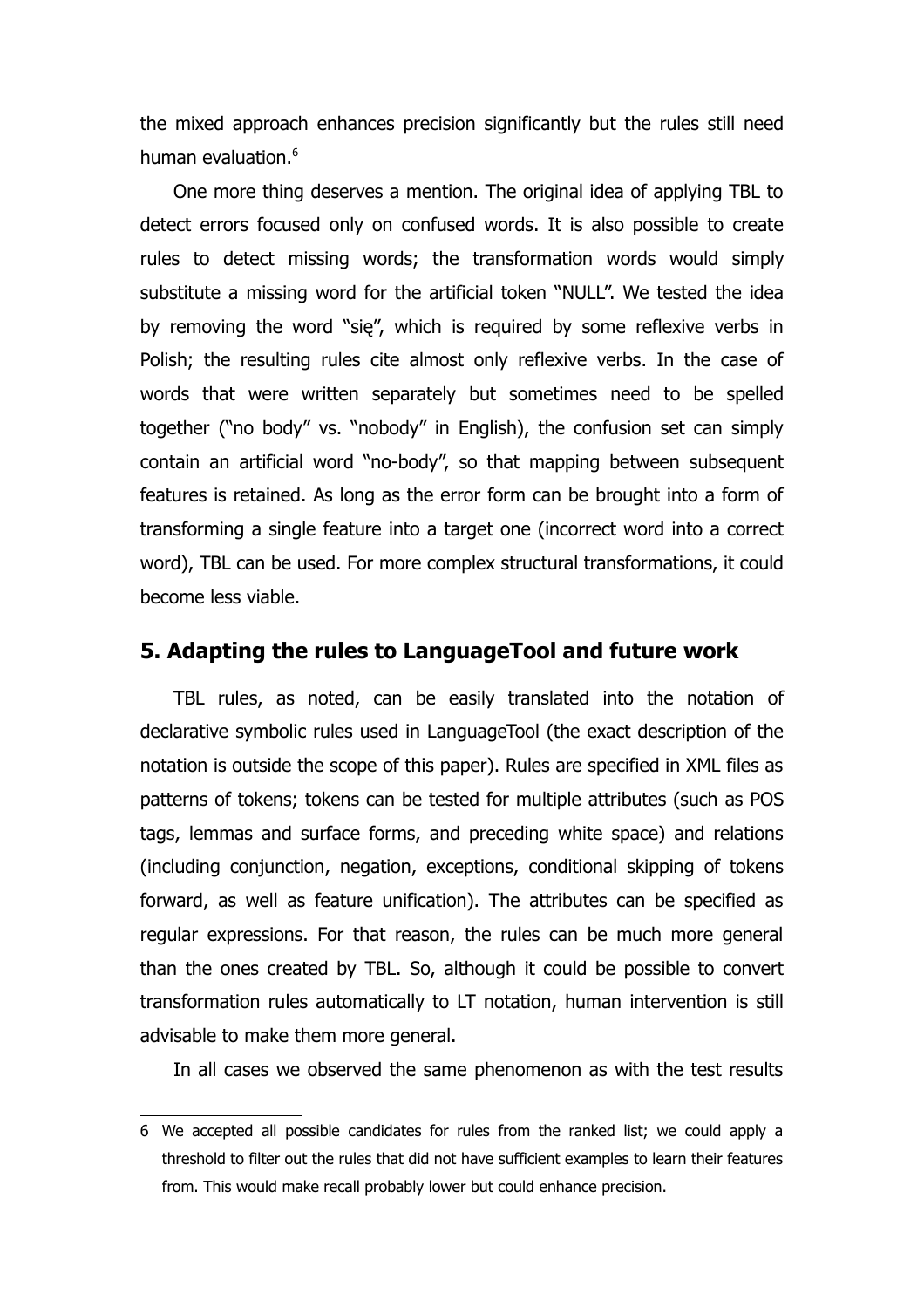above in section 4: we were able to enhance the recall of many existing confused words rules in LT by using TBL, but the precision of some of the automatically-acquired rules was too low. Here are some examples of rules acquired using  $\mu$ -TBL toolkit (Lager 1999) in its Prolog-style notation:

```
wd:they>the <- tag:'DT'@[5] o
wd:they>the <- tag:'NN'@[-2] o
wd:they>the <- tag:'JJ,NN,RB'@[1] o
wd:they>the <- tag:'NNS,VBZ'@[5] o
wd:there>their <- wd:of@[-1] o
wd:they>the <- tag:'JJ,NN'@[1] o
wd:there>their <- wd:'SENT_START'@[3] o
wd:they>the <- tag:'NN'@[1] o
wd:they>the <- tag:'SENT START'@[-3] o
```
As can be seen in the example, we experimented with rule templates quite freely, and tried to see what would be the result of using the feature which is the 5<sup>th</sup> one after the current one. Contrary to our expectations, the results in most cases are still somewhat useful, although it is of course safer not to use such controversial templates.

The input text was tagged with the internal LanguageTool POS tagger (which disambiguates only to a very limited degree due to specific requirements of grammar checking) to create rules that may be almost directly translated into LT notation with limited manual changes. Polish and English automatically-acquired rules both seem to be useful and are gradually implemented, while human intervention is limited to enhancing rule precision.

In the future, we want to port the current prototype framework (consisting mostly of AWK scripts and Unix tools) to Java, including bootstraping the error corpus from Wikipedia history dump (see Miłkowski 2008). This would offer more platform-independence. This way, the process of adding a new language to LanguageTool would be greatly facilitated, which is one of the practical goals of the project. We consider also using one of the Java implementations of TBL learning directly in our learning tool, and using automatic translation from TBL rules to LT formalism.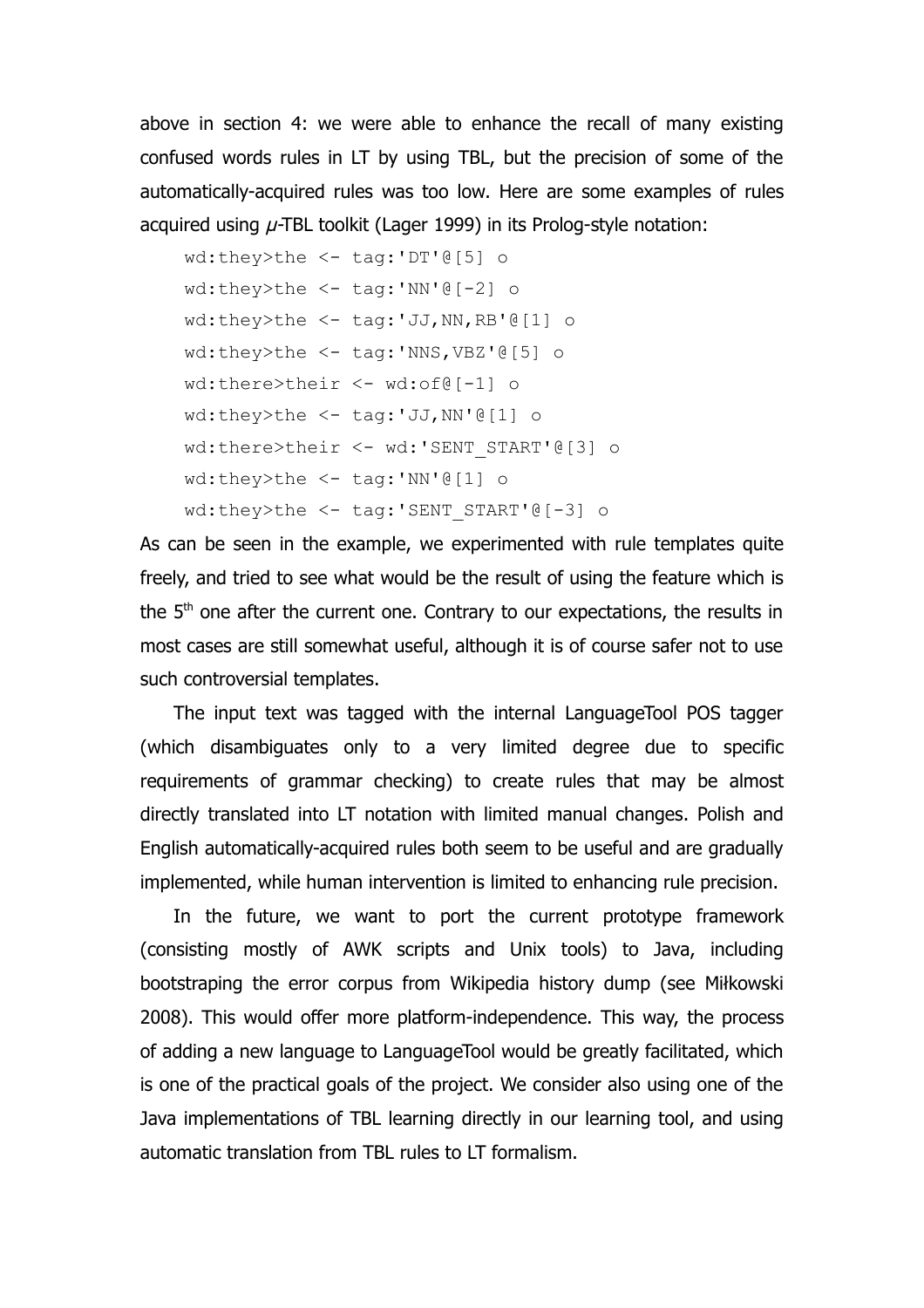We think that even though automatically-acquired rules not always have a satisfactory level of precision, TBL may actually help with development of rules. If minimizing manual intervention were our goal, we could simply use only the best ranked rules with the best precision and test it on additional corpora to make sure they do not raise an unusually high number of alarms, at the price of lower recall. The best automatically-acquired rules are sometimes simpler than the ones proposed by human linguists, and may become a source of inspiration. Therefore, though we cannot completely rely on the automatically generated results, they seem to alleviate creation of rules in a significant way.

#### **Bibliography**

Brill, E. (1995). "Transformation-Based Error-Driven Learning and Natural Language. A Case Study in Part of Speech Tagging." Computational Linguistics, 21(4):543-565.

Elming, J. (2008). "Transformation-based correction of rule-based MT." In: Proceedings of EAMT 2006, 219-226.

Flexner S. B., editor (1983). Random House Unabridged Dictionary. Second edition. New York: Random House.

Francis, W., & Kucera, H., (1964). Brown Corpus Manual. Revised 1979. Available at [http://www.hit.uib.no/icame/brown/bcm.html.](http://www.hit.uib.no/icame/brown/bcm.html)

Gamon, M., Gao, J., Brockett, Ch., Klementiev, A., Dolan, W., Belenko, D. & L. Vanderwende (2008), "Using Contextual Speller Techniques and Language Modeling for ESL Error Correction". In: Proceedings of IJCNLP 2008, Hyderabad, India: Asian Federation of Natural Language Processing.

Hardt, D. (2001). "Transformation-Based Learning of Danish Grammar Correction." In: Proceedings of RANLP 2001.

Holbrook, D. (1964). English for the Rejected, Cambridge: Cambridge University Press.

Kurcz, I., Lewicki, A., Sambor, J., & Woronczak, J. (1974). Słownictwo współczesnego języka polskiego. Listy frekwencyjne. Tom I. Teksty popularnonaukowe. Warszawa: Uniwersytet Warszawski.

Kurcz, I. Lewicki, A., Sambor, J., Woronczak, J. (1975). Słownictwo